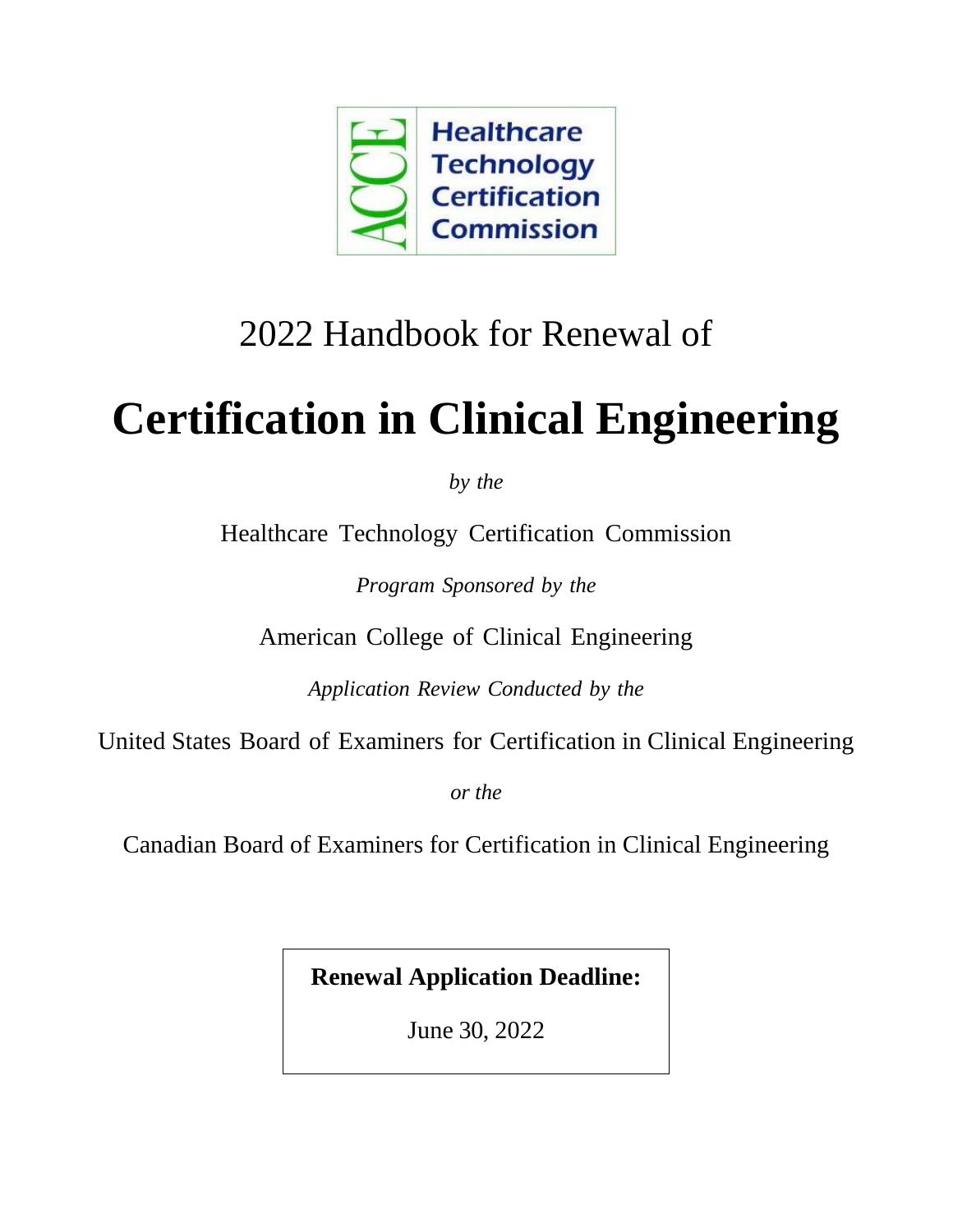

### **Processing of Applications for Certification Renewal**

#### *Overview*

Certification in Clinical Engineering (CCE) is valid for three (3) years at which time it must be renewed. The United States Board of Examiners for Certification in Clinical Engineering and the Canadian Board of Examiners for Certification in Clinical Engineering (hereafter referred to as the "Board" or "Boards") review continuing practice applications to verify those actively certified in clinical engineering are eligible for certification renewal. A registry of individuals certified in clinical engineering is maintained by the Healthcare Technology Certification Commission (hereafter referred to as the "Commission") and is posted on the American College of Clinical Engineering (ACCE) website at:

[http://accenet.org/CECertification/Pages/Default.aspx.](http://accenet.org/CECertification/Pages/Default.aspx)

#### **IMPORTANT! It is the responsibility of each certified individual to keep track of their certification expiration and renewal date.**

Individuals actively certified in clinical engineering that choose to maintain this certification and continue to be listed as certified in clinical engineering must submit a renewal application every three (3) years for evaluation against the renewal eligibility criteria. Credit for various activities are awarded in four categories, specifically:

- Employment (15 points maximum)
- Continuing Education (10 points maximum)
- Professional Activities (10 points maximum)
- Miscellaneous Activities (10 points maximum)

The CCE renewal applicant must achieve a minimum of fifteen (15) points over a period of three (3) years with at least two (2) points in at least three (3) out of the above four (4) categories in order to maintain certification and apply for renewal. This document describes the procedure for processing certification renewal applications.

The CCE renewal applicant must document continuing practice activities via the current CCE Renewal Application form and must submit the application along with a payment of \$150 no later than June  $30<sup>th</sup>$  for their certification renewal to be considered by the Board in order to maintain certification. Canadian Renewal Applicants must also include a copy of their current Professional Engineer (PE) registration. Following review of the CCE Renewal Application by the Board, the applicant will be notified of their certification status.

#### **FAILURE TO SUBMIT THE CCE RENEWAL APPLICATION FORM AND RENEWAL PAYMENT PRIOR TO THE CERTIFICATION EXPIRATION DATE OF JUNE 30TH WILL RESULT IN LOSS OF CERTIFICATION.**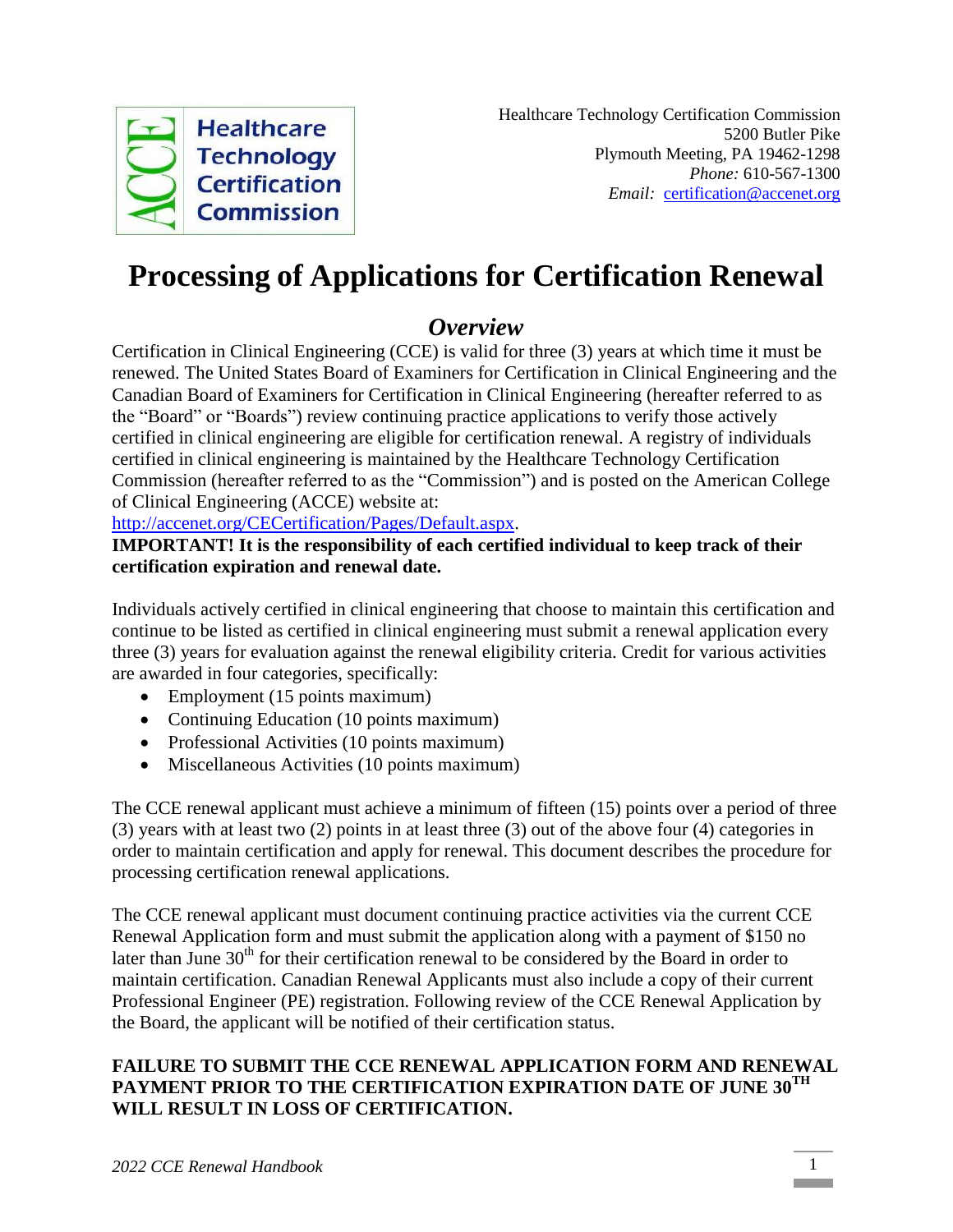#### **Application Process:**

- 1) The CCE renewal applicant must complete the current CCE Renewal Application form and submit it electronically to the Commission via email at: [certification@accenet.org.](mailto:certification@accenet.org) The application must be submitted prior to the current certification expiration date of June  $30<sup>th</sup>$ . Late renewal applications will **not** be accepted. Failure to renew certification by the certification expiration and renewal date will result in the loss of certification. To renew certification, the CCE renewal applicant must complete the following by the deadline:
	- Record professional activities on the form
	- Allocate points based on allowances indicated on the form
	- Ensure that the form is signed and dated
	- Email the completed application to the Commission (certification  $@$  accenet.org)
	- Pay the renewal fee
- 2) The Commission Secretariat will evaluate the application for completeness including attached documentation (if submitted). If there are any incomplete application parts, the Secretariat will request that the applicant submit additional information.
- 3) The Commission Secretariat will log the application and verify that the allocation of points reflects the CCE Renewal Criteria outlined below.
- 4) The Board will review the application and request additional information from the applicant if necessary. Following review by the Board, the applicant will be notified of the results.

#### **CCE Renewal Criteria:**

Certification renewal requires a currently certified individual to meet the following criteria to be eligible to apply for renewal. The Board shall review the application and recommend to the Commission whether or not the application meets the criteria following the previously detailed procedure above.

There are four categories within which continuing practice are demonstrated. Continuing practice activities must be associated with the appropriate categories and only include activities from the past three years (36 months) that maintain or enhance your clinical engineering skills. Activities may NOT be used in more than one category. Points are allowed for activities in each of these categories as follows, specifically:

#### Employment

- Full time (typically 2,080 hours per year) hospital or non-hospital based clinical engineer maximum allowable credit: 5 points per year.
- Part time clinical engineer employment prorated based on 2,080 hours per year (i.e., number of hours divided by 2,080 multiplied by 5 points).
- Clinical engineering professor or teacher where full time equals 12 credits of teaching per semester – maximum allowable credit: 2 points per year.
- Full time manager position related to clinical engineering maximum allowable credit: 5 points per year.
- Clinical engineering consultant prorated based on 2,080 hours per year (i.e., number of hours divided by 2,080 multiplied by 4 points).